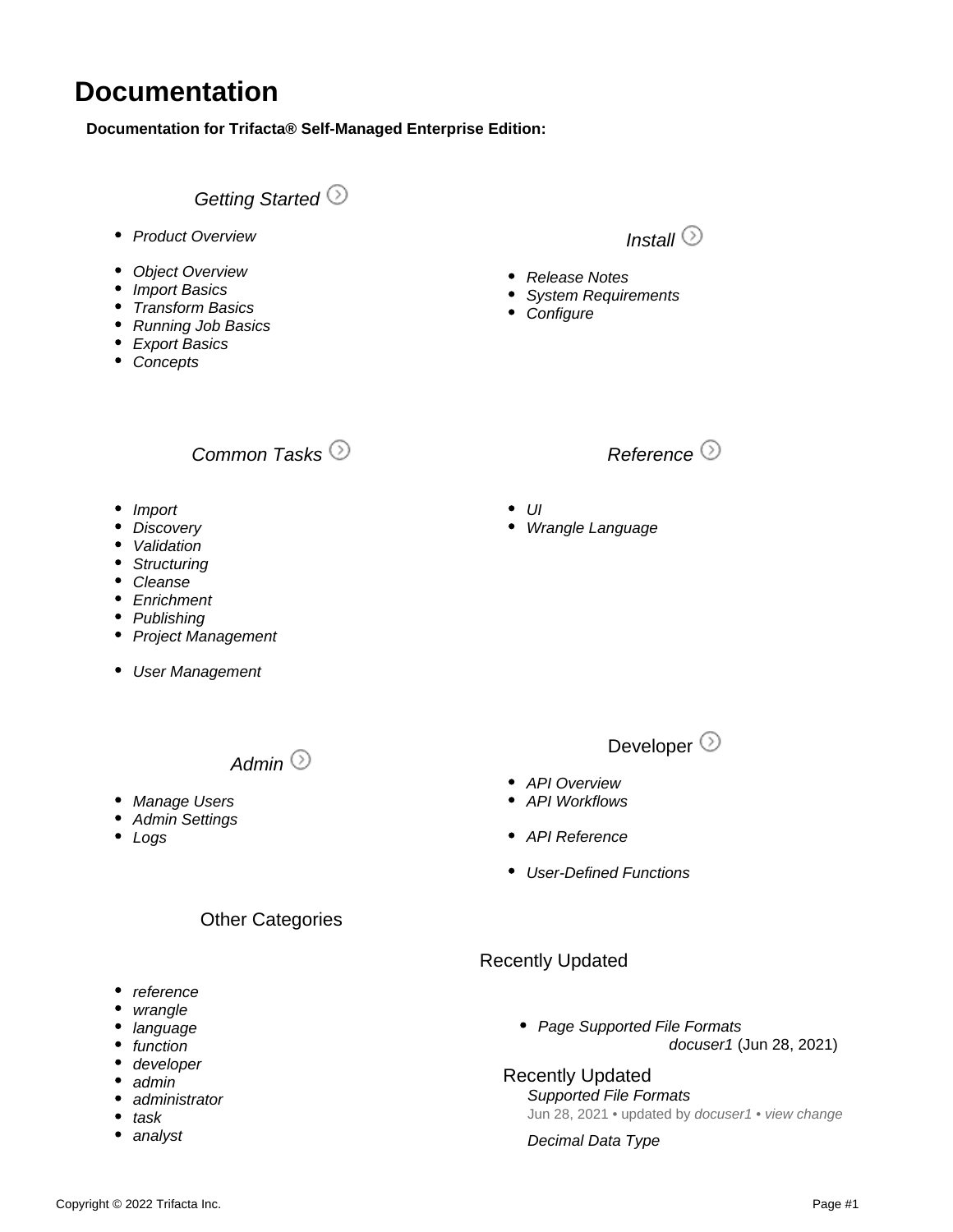- [data\\_analyst](https://docs.trifacta.com/label/r050/data_analyst)
- [ui](https://docs.trifacta.com/label/r050/ui)
- $\bullet$ [how\\_to](https://docs.trifacta.com/label/r050/how_to)
- [configure](https://docs.trifacta.com/label/r050/configure)
- [api](https://docs.trifacta.com/label/r050/api)
- [dataset](https://docs.trifacta.com/label/r050/dataset)
- [column](https://docs.trifacta.com/label/r050/column)
- [apiv3](https://docs.trifacta.com/label/r050/apiv3)
- [endpoint](https://docs.trifacta.com/label/r050/endpoint)
- [example](https://docs.trifacta.com/label/r050/example)
- [settings](https://docs.trifacta.com/label/r050/settings)
- [configuration](https://docs.trifacta.com/label/r050/configuration)
- [hadoop](https://docs.trifacta.com/label/r050/hadoop)
- [data\\_type](https://docs.trifacta.com/label/r050/data_type)
- $•$  [recipe](https://docs.trifacta.com/label/r050/recipe)
- [connection](https://docs.trifacta.com/label/r050/connection)
- [import](https://docs.trifacta.com/label/r050/import)
- [wrangle\\_transform\\_derive](https://docs.trifacta.com/label/r050/wrangle_transform_derive)
- [install](https://docs.trifacta.com/label/r050/install)
- [wrangle\\_transform\\_set](https://docs.trifacta.com/label/r050/wrangle_transform_set)
- [transform](https://docs.trifacta.com/label/r050/transform)
- $\bullet$  [hive](https://docs.trifacta.com/label/r050/hive)
- [pivot](https://docs.trifacta.com/label/r050/pivot)
- [wrangle\\_transform\\_pivot](https://docs.trifacta.com/label/r050/wrangle_transform_pivot)
- [concept](https://docs.trifacta.com/label/r050/concept)
- [imported\\_dataset](https://docs.trifacta.com/label/r050/imported_dataset)
- [row](https://docs.trifacta.com/label/r050/row)
- [string](https://docs.trifacta.com/label/r050/string)
- [aggregate](https://docs.trifacta.com/label/r050/aggregate)
- [export](https://docs.trifacta.com/label/r050/export)
- [hdfs](https://docs.trifacta.com/label/r050/hdfs)
- [parameter](https://docs.trifacta.com/label/r050/parameter)
- [installation](https://docs.trifacta.com/label/r050/installation)
- $\bullet$ [flow](https://docs.trifacta.com/label/r050/flow)
- [math](https://docs.trifacta.com/label/r050/math)
- [wrangle\\_transform\\_window](https://docs.trifacta.com/label/r050/wrangle_transform_window)
- [get](https://docs.trifacta.com/label/r050/get)
- [date](https://docs.trifacta.com/label/r050/date)
- [user](https://docs.trifacta.com/label/r050/user)
- [deployment](https://docs.trifacta.com/label/r050/deployment)
- wrangle transform delete
- [wrangle\\_transform\\_replace](https://docs.trifacta.com/label/r050/wrangle_transform_replace)
- [delete](https://docs.trifacta.com/label/r050/delete)
- $\bullet$ [download](https://docs.trifacta.com/label/r050/download)
- [job](https://docs.trifacta.com/label/r050/job)
- [window](https://docs.trifacta.com/label/r050/window)
- [gui](https://docs.trifacta.com/label/r050/gui)
- [create](https://docs.trifacta.com/label/r050/create)
- [kerberos](https://docs.trifacta.com/label/r050/kerberos)
- [other](https://docs.trifacta.com/label/r050/other)
- [upload](https://docs.trifacta.com/label/r050/upload)
- [getting\\_started](https://docs.trifacta.com/label/r050/getting_started)
- [jdbc](https://docs.trifacta.com/label/r050/jdbc)
- [mismatched](https://docs.trifacta.com/label/r050/mismatched)
- [postgres](https://docs.trifacta.com/label/r050/postgres)
- [s3](https://docs.trifacta.com/label/r050/s3)
- [spark](https://docs.trifacta.com/label/r050/spark)
- [missing](https://docs.trifacta.com/label/r050/missing)
- [relational](https://docs.trifacta.com/label/r050/relational)

May 27, 2021 • updated by [docuser1](https://docs.trifacta.com/display/~solson) • [view change](https://docs.trifacta.com/pages/diffpagesbyversion.action?pageId=110758721&selectedPageVersions=2&selectedPageVersions=1)

[Create SQL DW Connections](https://docs.trifacta.com/display/r050/Create+SQL+DW+Connections) May 18, 2021 • updated by [docuser1](https://docs.trifacta.com/display/~solson) • [view change](https://docs.trifacta.com/pages/diffpagesbyversion.action?pageId=110758116&selectedPageVersions=2&selectedPageVersions=1)

[Export Flow](https://docs.trifacta.com/display/r050/Export+Flow) Mar 16, 2021 • updated by *[docuser1](https://docs.trifacta.com/display/~solson)* • [view change](https://docs.trifacta.com/pages/diffpagesbyversion.action?pageId=110758269&selectedPageVersions=3&selectedPageVersions=2)

[Avro Data Type Conversions](https://docs.trifacta.com/display/r050/Avro+Data+Type+Conversions) Sep 22, 2020 • updated by [docuser1](https://docs.trifacta.com/display/~solson) • [view change](https://docs.trifacta.com/pages/diffpagesbyversion.action?pageId=110758737&selectedPageVersions=2&selectedPageVersions=1)

[Contact Support](https://docs.trifacta.com/display/r050/Contact+Support) Jun 30, 2020 • updated by [docuser1](https://docs.trifacta.com/display/~solson) • [view change](https://docs.trifacta.com/pages/diffpagesbyversion.action?pageId=110758840&selectedPageVersions=5&selectedPageVersions=4)

[Configure for secure impersonation](https://docs.trifacta.com/display/r050/Configure+for+secure+impersonation) Jun 26, 2020 • updated by [docuser1](https://docs.trifacta.com/display/~solson) • [view change](https://docs.trifacta.com/pages/diffpagesbyversion.action?pageId=110758088&selectedPageVersions=3&selectedPageVersions=2)

[Configure for Hadoop](https://docs.trifacta.com/display/r050/Configure+for+Hadoop) Jun 17, 2020 • updated by [docuser1](https://docs.trifacta.com/display/~solson) • [view change](https://docs.trifacta.com/pages/diffpagesbyversion.action?pageId=110758082&selectedPageVersions=5&selectedPageVersions=4)

[Desktop Requirements](https://docs.trifacta.com/display/r050/Desktop+Requirements) Jun 17, 2020 • updated by [docuser1](https://docs.trifacta.com/display/~solson) • [view change](https://docs.trifacta.com/pages/diffpagesbyversion.action?pageId=110758030&selectedPageVersions=5&selectedPageVersions=4)

[Profiling Options](https://docs.trifacta.com/display/r050/Profiling+Options) Apr 29, 2020 • updated by [docuser1](https://docs.trifacta.com/display/~solson) • [view change](https://docs.trifacta.com/pages/diffpagesbyversion.action?pageId=110758078&selectedPageVersions=2&selectedPageVersions=1)

[Oracle Data Type Conversions](https://docs.trifacta.com/display/r050/Oracle+Data+Type+Conversions) Mar 31, 2020 • updated by [docuser1](https://docs.trifacta.com/display/~solson) • [view change](https://docs.trifacta.com/pages/diffpagesbyversion.action?pageId=110758739&selectedPageVersions=4&selectedPageVersions=3)

[EXAMPLE - String Cleanup Functions](https://docs.trifacta.com/display/r050/EXAMPLE+-+String+Cleanup+Functions) Mar 30, 2020 • updated by *[docuser1](https://docs.trifacta.com/display/~solson)* • [view change](https://docs.trifacta.com/pages/diffpagesbyversion.action?pageId=110757970&selectedPageVersions=2&selectedPageVersions=1)

[Overview of Parameterization](https://docs.trifacta.com/display/r050/Overview+of+Parameterization) Mar 06, 2020 • updated by *[docuser1](https://docs.trifacta.com/display/~solson)* • [view change](https://docs.trifacta.com/pages/diffpagesbyversion.action?pageId=110758294&selectedPageVersions=6&selectedPageVersions=5)

[Configure for Spark](https://docs.trifacta.com/display/r050/Configure+for+Spark) Feb 06, 2020 • updated by [docuser1](https://docs.trifacta.com/display/~solson) • [view change](https://docs.trifacta.com/pages/diffpagesbyversion.action?pageId=110758079&selectedPageVersions=9&selectedPageVersions=8)

[Configure for Hive](https://docs.trifacta.com/display/r050/Configure+for+Hive) Jan 31, 2020 • updated by [docuser1](https://docs.trifacta.com/display/~solson) • [view change](https://docs.trifacta.com/pages/diffpagesbyversion.action?pageId=110758093&selectedPageVersions=8&selectedPageVersions=7)

[Create Dataset with SQL](https://docs.trifacta.com/display/r050/Create+Dataset+with+SQL) Jan 21, 2020 • updated by [docuser1](https://docs.trifacta.com/display/~solson) • [view change](https://docs.trifacta.com/pages/diffpagesbyversion.action?pageId=110758221&selectedPageVersions=6&selectedPageVersions=5)

[Install the Databases](https://docs.trifacta.com/display/r050/Install+the+Databases) Jan 17, 2020 • updated by [docuser1](https://docs.trifacta.com/display/~solson) • [view change](https://docs.trifacta.com/pages/diffpagesbyversion.action?pageId=110758041&selectedPageVersions=3&selectedPageVersions=2)

[Configure for AWS](https://docs.trifacta.com/display/r050/Configure+for+AWS) Jan 17, 2020 • updated by [docuser1](https://docs.trifacta.com/display/~solson) • [view change](https://docs.trifacta.com/pages/diffpagesbyversion.action?pageId=110758104&selectedPageVersions=7&selectedPageVersions=6)

[Configure Application Limits](https://docs.trifacta.com/display/r050/Configure+Application+Limits) Jan 15, 2020 • updated by [docuser1](https://docs.trifacta.com/display/~solson) • [view change](https://docs.trifacta.com/pages/diffpagesbyversion.action?pageId=110758136&selectedPageVersions=2&selectedPageVersions=1)

[Manage Users](https://docs.trifacta.com/display/r050/Manage+Users) Jan 10, 2020 • updated by [docuser1](https://docs.trifacta.com/display/~solson) • [view change](https://docs.trifacta.com/pages/diffpagesbyversion.action?pageId=110758147&selectedPageVersions=4&selectedPageVersions=3)

[Enable ADLS Access](https://docs.trifacta.com/display/r050/Enable+ADLS+Access) Jan 06, 2020 • updated by [docuser1](https://docs.trifacta.com/display/~solson) • [view change](https://docs.trifacta.com/pages/diffpagesbyversion.action?pageId=110758102&selectedPageVersions=7&selectedPageVersions=6)

[Overview of Deployment Management](https://docs.trifacta.com/display/r050/Overview+of+Deployment+Management) Nov 20, 2019 • updated by [docuser1](https://docs.trifacta.com/display/~solson) • [view change](https://docs.trifacta.com/pages/diffpagesbyversion.action?pageId=110758292&selectedPageVersions=6&selectedPageVersions=5)

[Define Import Mapping Rules](https://docs.trifacta.com/display/r050/Define+Import+Mapping+Rules) Nov 20, 2019 • updated by [docuser1](https://docs.trifacta.com/display/~solson) • [view change](https://docs.trifacta.com/pages/diffpagesbyversion.action?pageId=110758271&selectedPageVersions=2&selectedPageVersions=1)

[Configure Logging for Services](https://docs.trifacta.com/display/r050/Configure+Logging+for+Services) Nov 14, 2019 • updated by [docuser1](https://docs.trifacta.com/display/~solson) • [view change](https://docs.trifacta.com/pages/diffpagesbyversion.action?pageId=110758133&selectedPageVersions=4&selectedPageVersions=3)

[Create Redshift Connections](https://docs.trifacta.com/display/r050/Create+Redshift+Connections) Nov 11, 2019 • updated by [docuser1](https://docs.trifacta.com/display/~solson) • [view change](https://docs.trifacta.com/pages/diffpagesbyversion.action?pageId=110758119&selectedPageVersions=8&selectedPageVersions=7)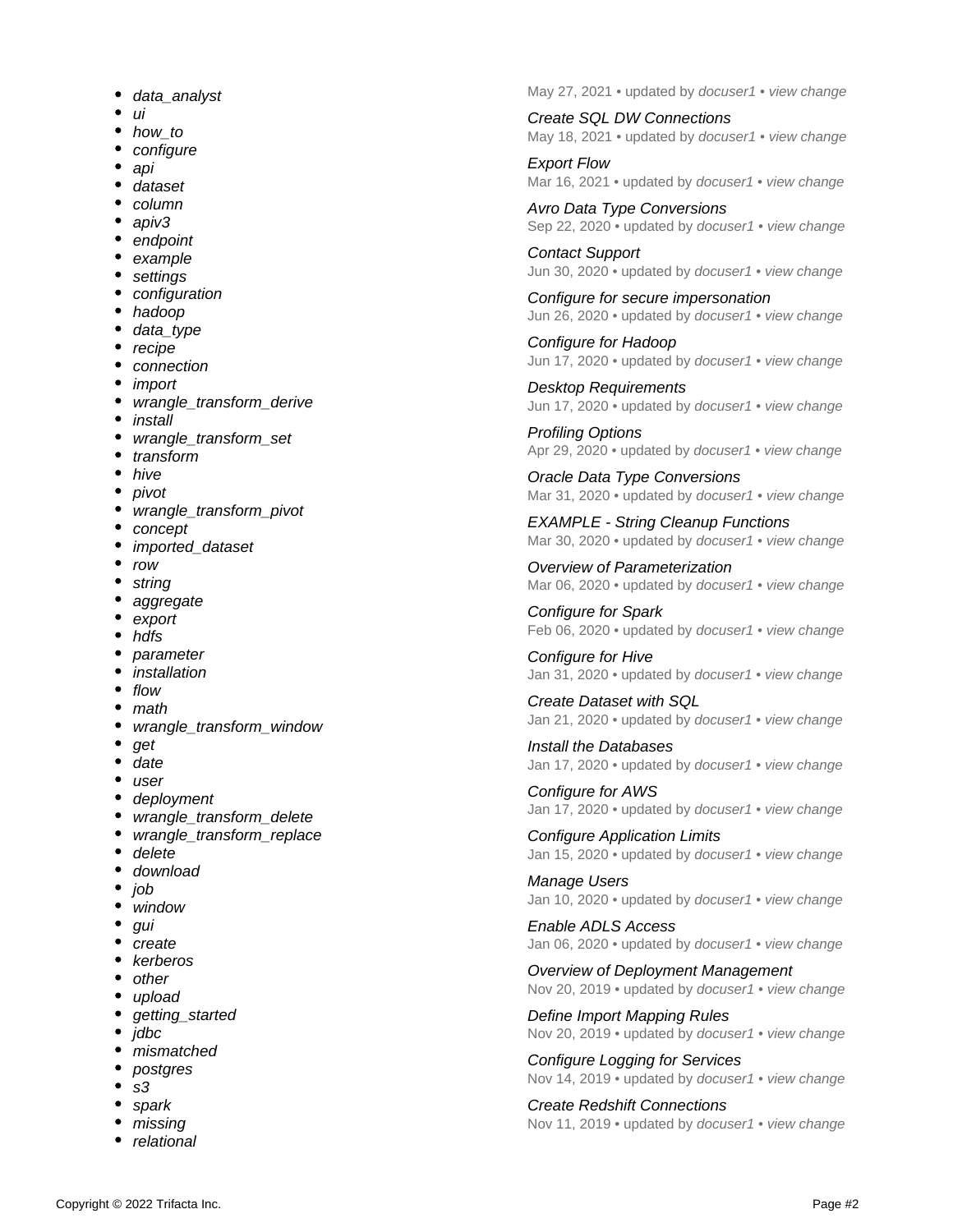- ٠ [upgrade](https://docs.trifacta.com/label/r050/upgrade)
- wrangle function if
- wrangle function numformat
- [wrangle\\_transform\\_keep](https://docs.trifacta.com/label/r050/wrangle_transform_keep)
- [basics](https://docs.trifacta.com/label/r050/basics)
- [cli](https://docs.trifacta.com/label/r050/cli)
- secure *impersonation*
- wrangle transform header
- [yarn](https://docs.trifacta.com/label/r050/yarn)
- [average](https://docs.trifacta.com/label/r050/average)
- [comparison](https://docs.trifacta.com/label/r050/comparison)
- [data\\_grid](https://docs.trifacta.com/label/r050/data_grid)
- [database](https://docs.trifacta.com/label/r050/database)
- [essentials](https://docs.trifacta.com/label/r050/essentials)
- [ismissing](https://docs.trifacta.com/label/r050/ismissing)
- [next](https://docs.trifacta.com/label/r050/next)
- [previous](https://docs.trifacta.com/label/r050/previous)
- [resource\\_manager](https://docs.trifacta.com/label/r050/resource_manager)
- [add](https://docs.trifacta.com/label/r050/add)
- [hdp](https://docs.trifacta.com/label/r050/hdp)
- [hortonworks](https://docs.trifacta.com/label/r050/hortonworks)
- $\bullet$ [list](https://docs.trifacta.com/label/r050/list)
- [rolling](https://docs.trifacta.com/label/r050/rolling)
- [security](https://docs.trifacta.com/label/r050/security)
- wrangle transform drop
- wrangle transform merge
- wrangle transform split
- [centos](https://docs.trifacta.com/label/r050/centos)
- [password](https://docs.trifacta.com/label/r050/password)
- [ubuntu](https://docs.trifacta.com/label/r050/ubuntu)
- wrangle function average
- wrangle function dateformat

#### [Supported Deployment Scenarios for AWS](https://docs.trifacta.com/display/r050/Supported+Deployment+Scenarios+for+AWS) Oct 25, 2019 • updated by [docuser1](https://docs.trifacta.com/display/~solson) • [view change](https://docs.trifacta.com/pages/diffpagesbyversion.action?pageId=110758064&selectedPageVersions=3&selectedPageVersions=2)

[Apply Conditional Transformations](https://docs.trifacta.com/display/r050/Apply+Conditional+Transformations) Oct 25, 2019 • updated by [docuser1](https://docs.trifacta.com/display/~solson) • [view change](https://docs.trifacta.com/pages/diffpagesbyversion.action?pageId=110758245&selectedPageVersions=7&selectedPageVersions=6)

[IF Function](https://docs.trifacta.com/display/r050/IF+Function) Oct 25, 2019 • updated by *[docuser1](https://docs.trifacta.com/display/~solson)* • [view change](https://docs.trifacta.com/pages/diffpagesbyversion.action?pageId=110758498&selectedPageVersions=9&selectedPageVersions=8)

[Ternary Operators](https://docs.trifacta.com/display/r050/Ternary+Operators) Oct 25, 2019 • updated by [docuser1](https://docs.trifacta.com/display/~solson) • [view change](https://docs.trifacta.com/pages/diffpagesbyversion.action?pageId=110758500&selectedPageVersions=7&selectedPageVersions=6)

[Case Transform](https://docs.trifacta.com/display/r050/Case+Transform) Oct 25, 2019 • updated by [docuser1](https://docs.trifacta.com/display/~solson) • [view change](https://docs.trifacta.com/pages/diffpagesbyversion.action?pageId=110758310&selectedPageVersions=9&selectedPageVersions=8)

[Countpattern Transform](https://docs.trifacta.com/display/r050/Countpattern+Transform) Oct 09, 2019 • updated by [docuser1](https://docs.trifacta.com/display/~solson) • [view change](https://docs.trifacta.com/pages/diffpagesbyversion.action?pageId=110758312&selectedPageVersions=4&selectedPageVersions=3)

[cron Schedule Syntax Reference](https://docs.trifacta.com/display/r050/cron+Schedule+Syntax+Reference) Oct 09, 2019 • updated by *[docuser1](https://docs.trifacta.com/display/~solson)* • [view change](https://docs.trifacta.com/pages/diffpagesbyversion.action?pageId=110758748&selectedPageVersions=3&selectedPageVersions=2)

[Configure user-specific props for cluster jobs](https://docs.trifacta.com/display/r050/Configure+user-specific+props+for+cluster+jobs) Oct 08, 2019 • updated by [docuser1](https://docs.trifacta.com/display/~solson) • [view change](https://docs.trifacta.com/pages/diffpagesbyversion.action?pageId=110758129&selectedPageVersions=3&selectedPageVersions=2)

[Run Job Page](https://docs.trifacta.com/display/r050/Run+Job+Page) Oct 07, 2019 • updated by [docuser1](https://docs.trifacta.com/display/~solson) • [view change](https://docs.trifacta.com/pages/diffpagesbyversion.action?pageId=110758699&selectedPageVersions=3&selectedPageVersions=2)

[API JobGroups Create v4](https://docs.trifacta.com/display/r050/API+JobGroups+Create+v4) Oct 07, 2019 • updated by [docuser1](https://docs.trifacta.com/display/~solson) • [view change](https://docs.trifacta.com/pages/diffpagesbyversion.action?pageId=110758769&selectedPageVersions=6&selectedPageVersions=5)

[EXAMPLE - Exponentional Functions](https://docs.trifacta.com/display/r050/EXAMPLE+-+Exponentional+Functions) Oct 03, 2019 • updated by [docuser1](https://docs.trifacta.com/display/~solson) • [view change](https://docs.trifacta.com/pages/diffpagesbyversion.action?pageId=110757942&selectedPageVersions=2&selectedPageVersions=1)

[Import Flow](https://docs.trifacta.com/display/r050/Import+Flow) Sep 30, 2019 • updated by [docuser1](https://docs.trifacta.com/display/~solson) • [view change](https://docs.trifacta.com/pages/diffpagesbyversion.action?pageId=110758270&selectedPageVersions=4&selectedPageVersions=3)

[Enable Teradata Connections](https://docs.trifacta.com/display/r050/Enable+Teradata+Connections) Sep 30, 2019 • updated by [docuser1](https://docs.trifacta.com/display/~solson) • [view change](https://docs.trifacta.com/pages/diffpagesbyversion.action?pageId=110758114&selectedPageVersions=2&selectedPageVersions=1)

[col\\_multi Parameter](https://docs.trifacta.com/display/r050/col_multi+Parameter) Aug 22, 2019 • updated by [docuser1](https://docs.trifacta.com/display/~solson) • [view change](https://docs.trifacta.com/pages/diffpagesbyversion.action?pageId=110757983&selectedPageVersions=2&selectedPageVersions=1)

[State Data Type](https://docs.trifacta.com/display/r050/State+Data+Type) Aug 21, 2019 • updated by [docuser1](https://docs.trifacta.com/display/~solson) • [view change](https://docs.trifacta.com/pages/diffpagesbyversion.action?pageId=110758729&selectedPageVersions=2&selectedPageVersions=1)

[Social Security Number Data Type](https://docs.trifacta.com/display/r050/Social+Security+Number+Data+Type) Aug 21, 2019 • updated by [docuser1](https://docs.trifacta.com/display/~solson) • [view change](https://docs.trifacta.com/pages/diffpagesbyversion.action?pageId=110758723&selectedPageVersions=2&selectedPageVersions=1)

[User-Defined Functions](https://docs.trifacta.com/display/r050/User-Defined+Functions) Aug 12, 2019 • updated by [docuser1](https://docs.trifacta.com/display/~solson) • [view change](https://docs.trifacta.com/pages/diffpagesbyversion.action?pageId=110758752&selectedPageVersions=2&selectedPageVersions=1)

[Create Custom Data Types Using RegEx](https://docs.trifacta.com/display/r050/Create+Custom+Data+Types+Using+RegEx) Aug 10, 2019 • updated by [docuser1](https://docs.trifacta.com/display/~solson) • [view change](https://docs.trifacta.com/pages/diffpagesbyversion.action?pageId=110758755&selectedPageVersions=3&selectedPageVersions=2)

[Create Custom Data Types](https://docs.trifacta.com/display/r050/Create+Custom+Data+Types) Aug 10, 2019 • updated by [docuser1](https://docs.trifacta.com/display/~solson) • [view change](https://docs.trifacta.com/pages/diffpagesbyversion.action?pageId=110758257&selectedPageVersions=2&selectedPageVersions=1)

[Configure SSO for Azure AD](https://docs.trifacta.com/display/r050/Configure+SSO+for+Azure+AD) Aug 01, 2019 • updated by [docuser1](https://docs.trifacta.com/display/~solson) • [view change](https://docs.trifacta.com/pages/diffpagesbyversion.action?pageId=110758101&selectedPageVersions=7&selectedPageVersions=6)

[System Requirements](https://docs.trifacta.com/display/r050/System+Requirements) Jul 31, 2019 • updated by [docuser1](https://docs.trifacta.com/display/~solson) • [view change](https://docs.trifacta.com/pages/diffpagesbyversion.action?pageId=110758027&selectedPageVersions=8&selectedPageVersions=7)

[Deployments Page](https://docs.trifacta.com/display/r050/Deployments+Page) Jul 17, 2019 • updated by [docuser1](https://docs.trifacta.com/display/~solson) • [view change](https://docs.trifacta.com/pages/diffpagesbyversion.action?pageId=110758153&selectedPageVersions=2&selectedPageVersions=1)

[Configure for KMS for Sentry](https://docs.trifacta.com/display/r050/Configure+for+KMS+for+Sentry) Jul 16, 2019 • updated by [docuser1](https://docs.trifacta.com/display/~solson) • [view change](https://docs.trifacta.com/pages/diffpagesbyversion.action?pageId=110758097&selectedPageVersions=2&selectedPageVersions=1)

[Configure for KMS for Ranger](https://docs.trifacta.com/display/r050/Configure+for+KMS+for+Ranger)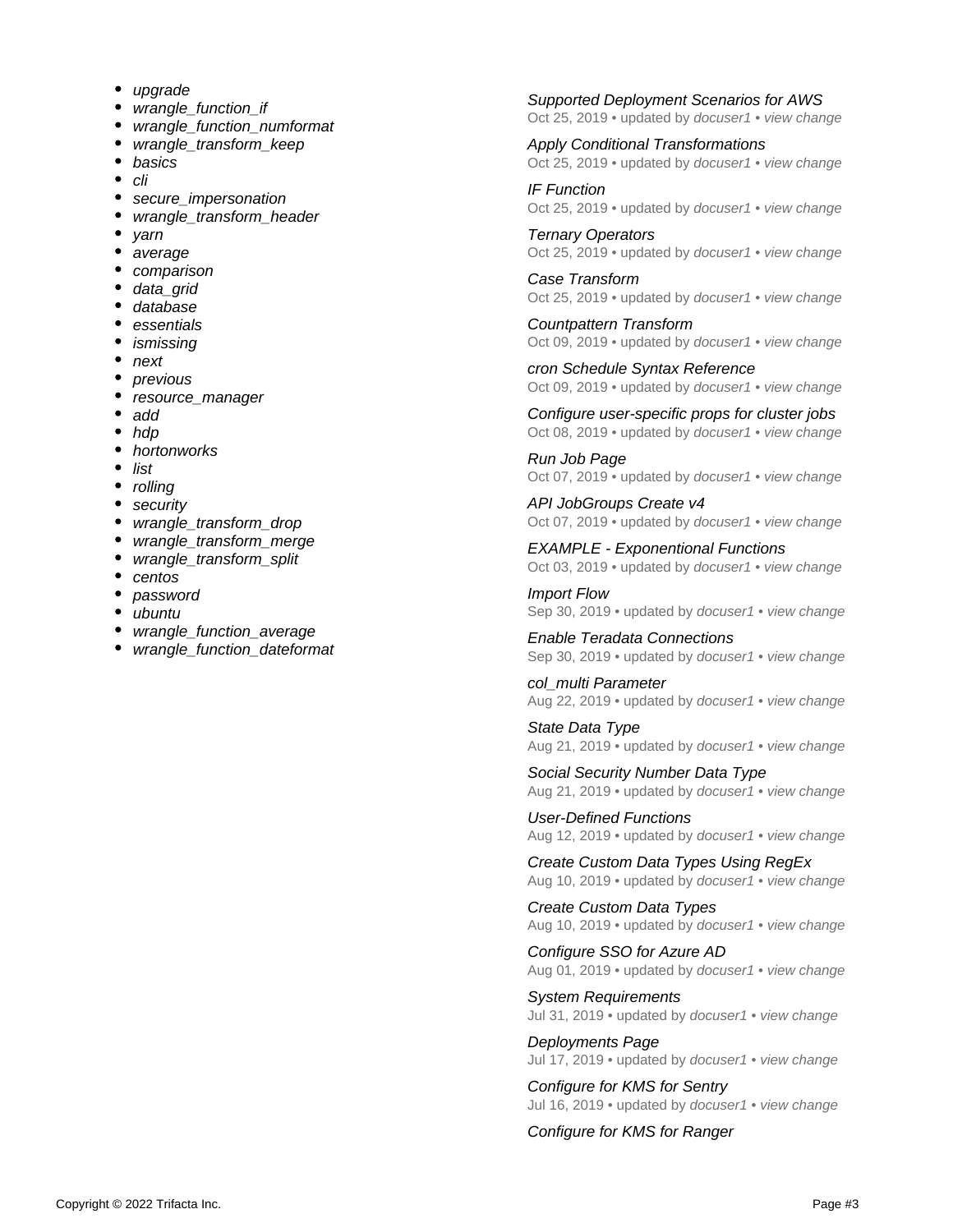Jul 16, 2019 • updated by [docuser1](https://docs.trifacta.com/display/~solson) • [view change](https://docs.trifacta.com/pages/diffpagesbyversion.action?pageId=110758098&selectedPageVersions=2&selectedPageVersions=1)

[Install from Azure Marketplace](https://docs.trifacta.com/display/r050/Install+from+Azure+Marketplace) Jul 16, 2019 • updated by [docuser1](https://docs.trifacta.com/display/~solson) • [view change](https://docs.trifacta.com/pages/diffpagesbyversion.action?pageId=110758068&selectedPageVersions=13&selectedPageVersions=12)

[FILTEROBJECT Function](https://docs.trifacta.com/display/r050/FILTEROBJECT+Function) Jul 15, 2019 • updated by [docuser1](https://docs.trifacta.com/display/~solson) • [view change](https://docs.trifacta.com/pages/diffpagesbyversion.action?pageId=110758463&selectedPageVersions=5&selectedPageVersions=4)

[SUBSTRING Function](https://docs.trifacta.com/display/r050/SUBSTRING+Function) Jul 12, 2019 • updated by [docuser1](https://docs.trifacta.com/display/~solson) • [view change](https://docs.trifacta.com/pages/diffpagesbyversion.action?pageId=110758441&selectedPageVersions=4&selectedPageVersions=3)

[Configure Sharing](https://docs.trifacta.com/display/r050/Configure+Sharing) Jul 08, 2019 • updated by [docuser1](https://docs.trifacta.com/display/~solson) • [view change](https://docs.trifacta.com/pages/diffpagesbyversion.action?pageId=110758141&selectedPageVersions=2&selectedPageVersions=1)

[Home Page](https://docs.trifacta.com/display/r050/Home+Page) Jun 18, 2019 • updated by [docuser1](https://docs.trifacta.com/display/~solson) • [view change](https://docs.trifacta.com/pages/diffpagesbyversion.action?pageId=110758524&selectedPageVersions=2&selectedPageVersions=1)

[Rename Columns](https://docs.trifacta.com/display/r050/Rename+Columns) Jun 13, 2019 • updated by [docuser1](https://docs.trifacta.com/display/~solson) • [view change](https://docs.trifacta.com/pages/diffpagesbyversion.action?pageId=110758243&selectedPageVersions=3&selectedPageVersions=2)

[API Workflow - Deploy a Flow](https://docs.trifacta.com/display/r050/API+Workflow+-+Deploy+a+Flow) Jun 11, 2019 • updated by [docuser1](https://docs.trifacta.com/display/~solson) • [view change](https://docs.trifacta.com/pages/diffpagesbyversion.action?pageId=110758828&selectedPageVersions=3&selectedPageVersions=2)

[Configure for HDInsight](https://docs.trifacta.com/display/r050/Configure+for+HDInsight) Jun 10, 2019 • updated by [docuser1](https://docs.trifacta.com/display/~solson) • [view change](https://docs.trifacta.com/pages/diffpagesbyversion.action?pageId=110758100&selectedPageVersions=5&selectedPageVersions=4)

[Recipe Panel](https://docs.trifacta.com/display/r050/Recipe+Panel) Jun 03, 2019 • updated by [docuser1](https://docs.trifacta.com/display/~solson) • [view change](https://docs.trifacta.com/pages/diffpagesbyversion.action?pageId=110758672&selectedPageVersions=4&selectedPageVersions=3)

[Enable Self-Service Password Reset](https://docs.trifacta.com/display/r050/Enable+Self-Service+Password+Reset) May 28, 2019 • updated by [docuser1](https://docs.trifacta.com/display/~solson) • [view change](https://docs.trifacta.com/pages/diffpagesbyversion.action?pageId=110758128&selectedPageVersions=2&selectedPageVersions=1)

[Enable S3 Access](https://docs.trifacta.com/display/r050/Enable+S3+Access) May 23, 2019 • updated by [docuser1](https://docs.trifacta.com/display/~solson) • [view change](https://docs.trifacta.com/pages/diffpagesbyversion.action?pageId=110758118&selectedPageVersions=9&selectedPageVersions=8)

[API WrangledDatasets Get List v3](https://docs.trifacta.com/display/r050/API+WrangledDatasets+Get+List+v3) May 20, 2019 • updated by [docuser1](https://docs.trifacta.com/display/~solson) • [view change](https://docs.trifacta.com/pages/diffpagesbyversion.action?pageId=110758818&selectedPageVersions=4&selectedPageVersions=3)

[API ImportedDatasets Get List v3](https://docs.trifacta.com/display/r050/API+ImportedDatasets+Get+List+v3) May 20, 2019 • updated by *[docuser1](https://docs.trifacta.com/display/~solson)* • [view change](https://docs.trifacta.com/pages/diffpagesbyversion.action?pageId=110758796&selectedPageVersions=4&selectedPageVersions=3)

[API JobGroups Get List v3](https://docs.trifacta.com/display/r050/API+JobGroups+Get+List+v3) May 20, 2019 • updated by [docuser1](https://docs.trifacta.com/display/~solson) • [view change](https://docs.trifacta.com/pages/diffpagesbyversion.action?pageId=110758802&selectedPageVersions=4&selectedPageVersions=3)

[API People Get List v3](https://docs.trifacta.com/display/r050/API+People+Get+List+v3) May 20, 2019 • updated by *[docuser1](https://docs.trifacta.com/display/~solson)* • *[view change](https://docs.trifacta.com/pages/diffpagesbyversion.action?pageId=110758808&selectedPageVersions=2&selectedPageVersions=1)* 

[API Connections Get List v3](https://docs.trifacta.com/display/r050/API+Connections+Get+List+v3) May 20, 2019 • updated by [docuser1](https://docs.trifacta.com/display/~solson) • [view change](https://docs.trifacta.com/pages/diffpagesbyversion.action?pageId=110758773&selectedPageVersions=4&selectedPageVersions=3)

[API Flows Get List v3](https://docs.trifacta.com/display/r050/API+Flows+Get+List+v3) May 20, 2019 • updated by [docuser1](https://docs.trifacta.com/display/~solson) • [view change](https://docs.trifacta.com/pages/diffpagesbyversion.action?pageId=110758787&selectedPageVersions=4&selectedPageVersions=3)

[API Deployments Get Release List v3](https://docs.trifacta.com/display/r050/API+Deployments+Get+Release+List+v3) May 20, 2019 • updated by [docuser1](https://docs.trifacta.com/display/~solson) • [view change](https://docs.trifacta.com/pages/diffpagesbyversion.action?pageId=110758779&selectedPageVersions=4&selectedPageVersions=3)

[API Deployments Get List v3](https://docs.trifacta.com/display/r050/API+Deployments+Get+List+v3) May 20, 2019 • updated by [docuser1](https://docs.trifacta.com/display/~solson) • [view change](https://docs.trifacta.com/pages/diffpagesbyversion.action?pageId=110758778&selectedPageVersions=4&selectedPageVersions=3)

[UI Integration - Create Dataset](https://docs.trifacta.com/display/r050/UI+Integration+-+Create+Dataset) May 13, 2019 • updated by [docuser1](https://docs.trifacta.com/display/~solson) • [view change](https://docs.trifacta.com/pages/diffpagesbyversion.action?pageId=110758825&selectedPageVersions=2&selectedPageVersions=1)

[Enable User Analytics](https://docs.trifacta.com/display/r050/Enable+User+Analytics) May 13, 2019 • updated by [docuser1](https://docs.trifacta.com/display/~solson) • [view change](https://docs.trifacta.com/pages/diffpagesbyversion.action?pageId=110758138&selectedPageVersions=4&selectedPageVersions=3)

[API Workflow - Develop a Flow](https://docs.trifacta.com/display/r050/API+Workflow+-+Develop+a+Flow) May 08, 2019 • updated by *[docuser1](https://docs.trifacta.com/display/~solson)* • [view change](https://docs.trifacta.com/pages/diffpagesbyversion.action?pageId=110758827&selectedPageVersions=4&selectedPageVersions=3)

[Data Grid Panel](https://docs.trifacta.com/display/r050/Data+Grid+Panel) May 08, 2019 • updated by [docuser1](https://docs.trifacta.com/display/~solson) • [view change](https://docs.trifacta.com/pages/diffpagesbyversion.action?pageId=110758643&selectedPageVersions=5&selectedPageVersions=4)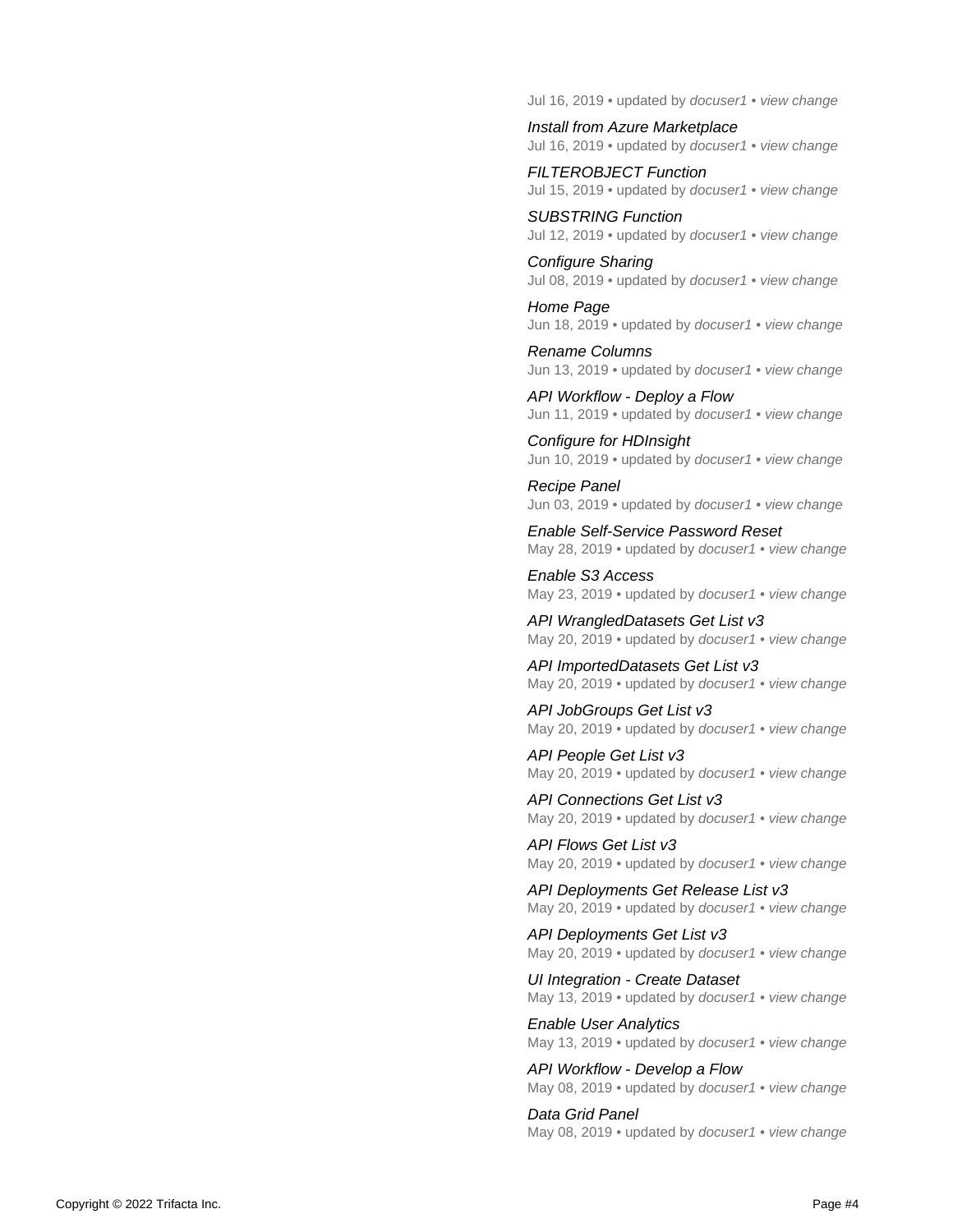#### [Transform Basics](https://docs.trifacta.com/display/r050/Transform+Basics)

May 08, 2019 • updated by [docuser1](https://docs.trifacta.com/display/~solson) • [view change](https://docs.trifacta.com/pages/diffpagesbyversion.action?pageId=110758185&selectedPageVersions=2&selectedPageVersions=1) [Import Data Page](https://docs.trifacta.com/display/r050/Import+Data+Page)

May 08, 2019 • updated by *[docuser1](https://docs.trifacta.com/display/~solson)* • [view change](https://docs.trifacta.com/pages/diffpagesbyversion.action?pageId=110758569&selectedPageVersions=3&selectedPageVersions=2)

[String Data Type](https://docs.trifacta.com/display/r050/String+Data+Type) May 06, 2019 • updated by *[docuser1](https://docs.trifacta.com/display/~solson)* • *[view change](https://docs.trifacta.com/pages/diffpagesbyversion.action?pageId=110758719&selectedPageVersions=2&selectedPageVersions=1)* 

[Install Databases on Amazon RDS](https://docs.trifacta.com/display/r050/Install+Databases+on+Amazon+RDS) May 02, 2019 • updated by [docuser1](https://docs.trifacta.com/display/~solson) • [view change](https://docs.trifacta.com/pages/diffpagesbyversion.action?pageId=110758045&selectedPageVersions=4&selectedPageVersions=3)

[Using ADLS](https://docs.trifacta.com/display/r050/Using+ADLS) Apr 24, 2019 • updated by [docuser1](https://docs.trifacta.com/display/~solson) • [view change](https://docs.trifacta.com/pages/diffpagesbyversion.action?pageId=110758307&selectedPageVersions=3&selectedPageVersions=2)

[Install SSL Certificate](https://docs.trifacta.com/display/r050/Install+SSL+Certificate) Apr 18, 2019 • updated by [docuser1](https://docs.trifacta.com/display/~solson) • [view change](https://docs.trifacta.com/pages/diffpagesbyversion.action?pageId=110758055&selectedPageVersions=4&selectedPageVersions=3)

[Configure Your Access to S3](https://docs.trifacta.com/display/r050/Configure+Your+Access+to+S3) Apr 08, 2019 • updated by *[docuser1](https://docs.trifacta.com/display/~solson)* • [view change](https://docs.trifacta.com/pages/diffpagesbyversion.action?pageId=110758275&selectedPageVersions=2&selectedPageVersions=1)

[CLI for User Admin](https://docs.trifacta.com/display/r050/CLI+for+User+Admin) Apr 08, 2019 • updated by [docuser1](https://docs.trifacta.com/display/~solson) • [view change](https://docs.trifacta.com/pages/diffpagesbyversion.action?pageId=110758762&selectedPageVersions=4&selectedPageVersions=3)

[Changes to the Command Line Interface](https://docs.trifacta.com/display/r050/Changes+to+the+Command+Line+Interface) Mar 28, 2019 • updated by [docuser1](https://docs.trifacta.com/display/~solson) • [view change](https://docs.trifacta.com/pages/diffpagesbyversion.action?pageId=110758015&selectedPageVersions=4&selectedPageVersions=3)

[Install CLI Tools](https://docs.trifacta.com/display/r050/Install+CLI+Tools) Mar 28, 2019 • updated by [docuser1](https://docs.trifacta.com/display/~solson) • [view change](https://docs.trifacta.com/pages/diffpagesbyversion.action?pageId=110758757&selectedPageVersions=4&selectedPageVersions=3)

[Required Platform Configuration](https://docs.trifacta.com/display/r050/Required+Platform+Configuration) Mar 14, 2019 • updated by *[docuser1](https://docs.trifacta.com/display/~solson)* • [view change](https://docs.trifacta.com/pages/diffpagesbyversion.action?pageId=110758071&selectedPageVersions=2&selectedPageVersions=1)

[Configure for Cloudera](https://docs.trifacta.com/display/r050/Configure+for+Cloudera) Mar 12, 2019 • updated by [docuser1](https://docs.trifacta.com/display/~solson) • [view change](https://docs.trifacta.com/pages/diffpagesbyversion.action?pageId=110758084&selectedPageVersions=2&selectedPageVersions=1)

[Create Hive Connections](https://docs.trifacta.com/display/r050/Create+Hive+Connections) Feb 28, 2019 • updated by [docuser1](https://docs.trifacta.com/display/~solson) • [view change](https://docs.trifacta.com/pages/diffpagesbyversion.action?pageId=110758121&selectedPageVersions=4&selectedPageVersions=3)

[Configure SSO for AD-LDAP](https://docs.trifacta.com/display/r050/Configure+SSO+for+AD-LDAP) Feb 13, 2019 • updated by [docuser1](https://docs.trifacta.com/display/~solson) • [view change](https://docs.trifacta.com/pages/diffpagesbyversion.action?pageId=110758109&selectedPageVersions=3&selectedPageVersions=2)

[Prepare Hadoop for Integration with the](https://docs.trifacta.com/display/r050/Prepare+Hadoop+for+Integration+with+the+Platform)  Platform

Feb 01, 2019 • updated by [docuser1](https://docs.trifacta.com/display/~solson) • [view change](https://docs.trifacta.com/pages/diffpagesbyversion.action?pageId=110758036&selectedPageVersions=2&selectedPageVersions=1)

[Manage Null Values](https://docs.trifacta.com/display/r050/Manage+Null+Values) Jan 31, 2019 • updated by [docuser1](https://docs.trifacta.com/display/~solson) • [view change](https://docs.trifacta.com/pages/diffpagesbyversion.action?pageId=110758205&selectedPageVersions=2&selectedPageVersions=1)

[Configure Photon Running Environment](https://docs.trifacta.com/display/r050/Configure+Photon+Running+Environment) Jan 29, 2019 • updated by [docuser1](https://docs.trifacta.com/display/~solson) • [view change](https://docs.trifacta.com/pages/diffpagesbyversion.action?pageId=110758076&selectedPageVersions=5&selectedPageVersions=4)

[Special Capture Group References](https://docs.trifacta.com/display/r050/Special+Capture+Group+References) Jan 17, 2019 • updated by [docuser1](https://docs.trifacta.com/display/~solson) • [view change](https://docs.trifacta.com/pages/diffpagesbyversion.action?pageId=110758516&selectedPageVersions=2&selectedPageVersions=1)

[Overview of Pattern Matching](https://docs.trifacta.com/display/r050/Overview+of+Pattern+Matching) Jan 16, 2019 • updated by [docuser1](https://docs.trifacta.com/display/~solson) • [view change](https://docs.trifacta.com/pages/diffpagesbyversion.action?pageId=110758285&selectedPageVersions=2&selectedPageVersions=1)

[Text Matching](https://docs.trifacta.com/display/r050/Text+Matching) Jan 16, 2019 • updated by [docuser1](https://docs.trifacta.com/display/~solson) • [view change](https://docs.trifacta.com/pages/diffpagesbyversion.action?pageId=110758510&selectedPageVersions=2&selectedPageVersions=1)

[Installation Steps](https://docs.trifacta.com/display/r050/Installation+Steps) Jan 11, 2019 • updated by [docuser1](https://docs.trifacta.com/display/~solson) • [view change](https://docs.trifacta.com/pages/diffpagesbyversion.action?pageId=110758037&selectedPageVersions=2&selectedPageVersions=1)

[Configure for Hive with Ranger](https://docs.trifacta.com/display/r050/Configure+for+Hive+with+Ranger) Jan 08, 2019 • updated by [docuser1](https://docs.trifacta.com/display/~solson) • [view change](https://docs.trifacta.com/pages/diffpagesbyversion.action?pageId=110758095&selectedPageVersions=2&selectedPageVersions=1)

[Create Dataset with Parameters](https://docs.trifacta.com/display/r050/Create+Dataset+with+Parameters) Jan 05, 2019 • updated by [docuser1](https://docs.trifacta.com/display/~solson) • [view change](https://docs.trifacta.com/pages/diffpagesbyversion.action?pageId=110758226&selectedPageVersions=7&selectedPageVersions=6)

[Configure for EMR](https://docs.trifacta.com/display/r050/Configure+for+EMR)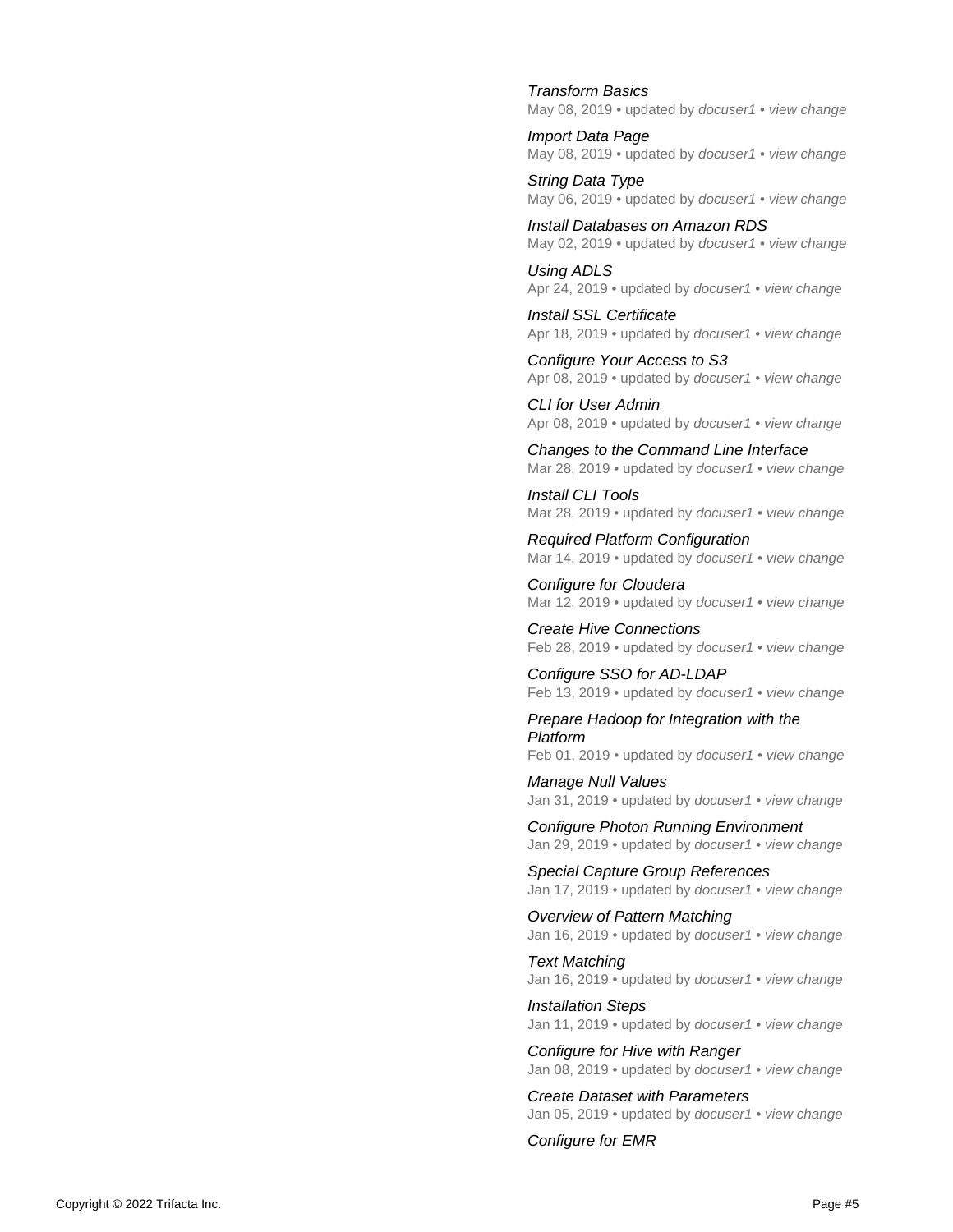Dec 04, 2018 • updated by [docuser1](https://docs.trifacta.com/display/~solson) • [view change](https://docs.trifacta.com/pages/diffpagesbyversion.action?pageId=110758105&selectedPageVersions=6&selectedPageVersions=5)

[Integer Data Type](https://docs.trifacta.com/display/r050/Integer+Data+Type) Nov 26, 2018 • updated by [docuser1](https://docs.trifacta.com/display/~solson) • [view change](https://docs.trifacta.com/pages/diffpagesbyversion.action?pageId=110758720&selectedPageVersions=2&selectedPageVersions=1)

[Configure Scheduling](https://docs.trifacta.com/display/r050/Configure+Scheduling) Nov 19, 2018 • updated by [docuser1](https://docs.trifacta.com/display/~solson) • [view change](https://docs.trifacta.com/pages/diffpagesbyversion.action?pageId=110758140&selectedPageVersions=2&selectedPageVersions=1)

[Configure Type Inference](https://docs.trifacta.com/display/r050/Configure+Type+Inference) Nov 19, 2018 • updated by *[docuser1](https://docs.trifacta.com/display/~solson)* • [view change](https://docs.trifacta.com/pages/diffpagesbyversion.action?pageId=110758123&selectedPageVersions=2&selectedPageVersions=1)

[Running Environment Options](https://docs.trifacta.com/display/r050/Running+Environment+Options) Nov 16, 2018 • updated by [docuser1](https://docs.trifacta.com/display/~solson) • [view change](https://docs.trifacta.com/pages/diffpagesbyversion.action?pageId=110758075&selectedPageVersions=5&selectedPageVersions=4)

[Backup and Recovery](https://docs.trifacta.com/display/r050/Backup+and+Recovery) Nov 16, 2018 • updated by *[docuser1](https://docs.trifacta.com/display/~solson)* • [view change](https://docs.trifacta.com/pages/diffpagesbyversion.action?pageId=110758150&selectedPageVersions=3&selectedPageVersions=2)

[Pivot Transform](https://docs.trifacta.com/display/r050/Pivot+Transform) Nov 14, 2018 • updated by [docuser1](https://docs.trifacta.com/display/~solson) • [view change](https://docs.trifacta.com/pages/diffpagesbyversion.action?pageId=110758327&selectedPageVersions=3&selectedPageVersions=2)

[Derive Transform](https://docs.trifacta.com/display/r050/Derive+Transform) Nov 14, 2018 • updated by [docuser1](https://docs.trifacta.com/display/~solson) • [view change](https://docs.trifacta.com/pages/diffpagesbyversion.action?pageId=110758315&selectedPageVersions=3&selectedPageVersions=2)

[Window Transform](https://docs.trifacta.com/display/r050/Window+Transform) Nov 14, 2018 • updated by [docuser1](https://docs.trifacta.com/display/~solson) • [view change](https://docs.trifacta.com/pages/diffpagesbyversion.action?pageId=110758340&selectedPageVersions=3&selectedPageVersions=2)

[Wrangle Language](https://docs.trifacta.com/display/r050/Wrangle+Language) Nov 14, 2018 • updated by [docuser1](https://docs.trifacta.com/display/~solson) • [view change](https://docs.trifacta.com/pages/diffpagesbyversion.action?pageId=110758308&selectedPageVersions=3&selectedPageVersions=2)

[Using HDFS](https://docs.trifacta.com/display/r050/Using+HDFS) Nov 08, 2018 • updated by [docuser1](https://docs.trifacta.com/display/~solson) • [view change](https://docs.trifacta.com/pages/diffpagesbyversion.action?pageId=110758298&selectedPageVersions=2&selectedPageVersions=1)

[Using S3](https://docs.trifacta.com/display/r050/Using+S3) Nov 08, 2018 • updated by [docuser1](https://docs.trifacta.com/display/~solson) • [view change](https://docs.trifacta.com/pages/diffpagesbyversion.action?pageId=110758303&selectedPageVersions=2&selectedPageVersions=1)

[Enable WASB Access](https://docs.trifacta.com/display/r050/Enable+WASB+Access) Nov 07, 2018 • updated by [docuser1](https://docs.trifacta.com/display/~solson) • [view change](https://docs.trifacta.com/pages/diffpagesbyversion.action?pageId=110758103&selectedPageVersions=4&selectedPageVersions=3)

[DATE Function](https://docs.trifacta.com/display/r050/DATE+Function) Nov 06, 2018 • updated by *[docuser1](https://docs.trifacta.com/display/~solson)* • *[view change](https://docs.trifacta.com/pages/diffpagesbyversion.action?pageId=110758410&selectedPageVersions=3&selectedPageVersions=2)* 

[DATETIME Function](https://docs.trifacta.com/display/r050/DATETIME+Function) Nov 06, 2018 • updated by [docuser1](https://docs.trifacta.com/display/~solson) • [view change](https://docs.trifacta.com/pages/diffpagesbyversion.action?pageId=110758412&selectedPageVersions=3&selectedPageVersions=2)

[API ImportedDatasets Create v3](https://docs.trifacta.com/display/r050/API+ImportedDatasets+Create+v3) Oct 30, 2018 • updated by *[docuser1](https://docs.trifacta.com/display/~solson)* • [view change](https://docs.trifacta.com/pages/diffpagesbyversion.action?pageId=110758794&selectedPageVersions=3&selectedPageVersions=2)

[Install from Amazon Marketplace](https://docs.trifacta.com/display/r050/Install+from+Amazon+Marketplace) Oct 09, 2018 • updated by [docuser1](https://docs.trifacta.com/display/~solson) • [view change](https://docs.trifacta.com/pages/diffpagesbyversion.action?pageId=110758067&selectedPageVersions=13&selectedPageVersions=12)

[Add Schedule Dialog](https://docs.trifacta.com/display/r050/Add+Schedule+Dialog) Oct 09, 2018 • updated by *[docuser1](https://docs.trifacta.com/display/~solson)* • [view change](https://docs.trifacta.com/pages/diffpagesbyversion.action?pageId=110758557&selectedPageVersions=2&selectedPageVersions=1)

[Configure for EC2 Role-Based Authentication](https://docs.trifacta.com/display/r050/Configure+for+EC2+Role-Based+Authentication) Oct 04, 2018 • updated by [docuser1](https://docs.trifacta.com/display/~solson) • [view change](https://docs.trifacta.com/pages/diffpagesbyversion.action?pageId=110758106&selectedPageVersions=2&selectedPageVersions=1)

[System Ports](https://docs.trifacta.com/display/r050/System+Ports) Oct 04, 2018 • updated by *[docuser1](https://docs.trifacta.com/display/~solson)* • [view change](https://docs.trifacta.com/pages/diffpagesbyversion.action?pageId=110758029&selectedPageVersions=3&selectedPageVersions=2)

[Miscellaneous Configuration](https://docs.trifacta.com/display/r050/Miscellaneous+Configuration) Oct 02, 2018 • updated by [docuser1](https://docs.trifacta.com/display/~solson) • [view change](https://docs.trifacta.com/pages/diffpagesbyversion.action?pageId=110758135&selectedPageVersions=2&selectedPageVersions=1)

[Object Data Type](https://docs.trifacta.com/display/r050/Object+Data+Type) Sep 28, 2018 • updated by [docuser1](https://docs.trifacta.com/display/~solson) • [view change](https://docs.trifacta.com/pages/diffpagesbyversion.action?pageId=110758730&selectedPageVersions=3&selectedPageVersions=2)

[Set up for a Kerberos-enabled Hadoop cluster](https://docs.trifacta.com/display/r050/Set+up+for+a+Kerberos-enabled+Hadoop+cluster) Sep 25, 2018 • updated by [docuser1](https://docs.trifacta.com/display/~solson) • [view change](https://docs.trifacta.com/pages/diffpagesbyversion.action?pageId=110758087&selectedPageVersions=2&selectedPageVersions=1)

[Overview of Sharing](https://docs.trifacta.com/display/r050/Overview+of+Sharing) Sep 12, 2018 • updated by [docuser1](https://docs.trifacta.com/display/~solson) • [view change](https://docs.trifacta.com/pages/diffpagesbyversion.action?pageId=110758291&selectedPageVersions=5&selectedPageVersions=4)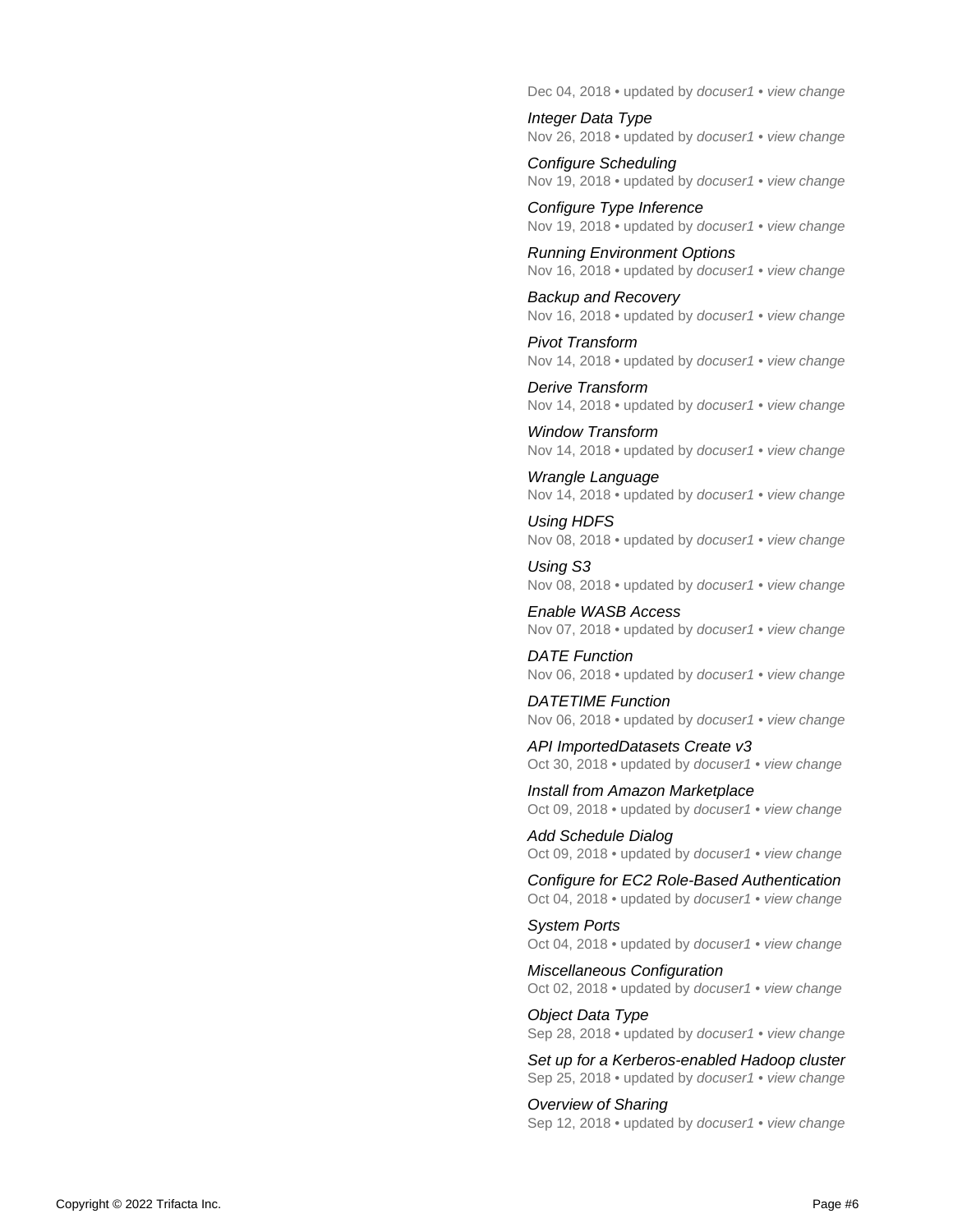[Using Redshift](https://docs.trifacta.com/display/r050/Using+Redshift) Sep 07, 2018 • updated by [docuser1](https://docs.trifacta.com/display/~solson) • [view change](https://docs.trifacta.com/pages/diffpagesbyversion.action?pageId=110758304&selectedPageVersions=4&selectedPageVersions=3)

[Troubleshooting Relational Connections](https://docs.trifacta.com/display/r050/Troubleshooting+Relational+Connections) Sep 06, 2018 • updated by [docuser1](https://docs.trifacta.com/display/~solson) • [view change](https://docs.trifacta.com/pages/diffpagesbyversion.action?pageId=110758117&selectedPageVersions=2&selectedPageVersions=1)

[Diagnostics Page](https://docs.trifacta.com/display/r050/Diagnostics+Page) Sep 05, 2018 • updated by [docuser1](https://docs.trifacta.com/display/~solson) • [view change](https://docs.trifacta.com/pages/diffpagesbyversion.action?pageId=110758157&selectedPageVersions=2&selectedPageVersions=1)

[Java UDFs](https://docs.trifacta.com/display/r050/Java+UDFs) Sep 04, 2018 • updated by [docuser1](https://docs.trifacta.com/display/~solson) • [view change](https://docs.trifacta.com/pages/diffpagesbyversion.action?pageId=110758754&selectedPageVersions=2&selectedPageVersions=1)

[CLI for Jobs](https://docs.trifacta.com/display/r050/CLI+for+Jobs) Aug 06, 2018 • updated by [docuser1](https://docs.trifacta.com/display/~solson) • [view change](https://docs.trifacta.com/pages/diffpagesbyversion.action?pageId=110758759&selectedPageVersions=4&selectedPageVersions=3)

[Connection Types](https://docs.trifacta.com/display/r050/Connection+Types) Aug 03, 2018 • updated by [docuser1](https://docs.trifacta.com/display/~solson) • [view change](https://docs.trifacta.com/pages/diffpagesbyversion.action?pageId=110758110&selectedPageVersions=3&selectedPageVersions=2)

[Release Notes 5.0](https://docs.trifacta.com/display/r050/Release+Notes+5.0) Jul 22, 2018 • updated by [docuser1](https://docs.trifacta.com/display/~solson) • [view change](https://docs.trifacta.com/pages/diffpagesbyversion.action?pageId=110758012&selectedPageVersions=5&selectedPageVersions=4)

[Release 5.0 PDF Documentation](https://docs.trifacta.com/display/r050/Release+5.0+PDF+Documentation) Jul 22, 2018 • updated by [docuser1](https://docs.trifacta.com/display/~solson) • [view change](https://docs.trifacta.com/pages/diffpagesbyversion.action?pageId=110758832&selectedPageVersions=3&selectedPageVersions=2)

[Create SQL DB Connections](https://docs.trifacta.com/display/r050/Create+SQL+DB+Connections) Jul 10, 2018 • updated by [docuser1](https://docs.trifacta.com/display/~solson) • [view change](https://docs.trifacta.com/pages/diffpagesbyversion.action?pageId=110758115&selectedPageVersions=2&selectedPageVersions=1)

[Datetime Data Type](https://docs.trifacta.com/display/r050/Datetime+Data+Type) Jul 06, 2018 • updated by [docuser1](https://docs.trifacta.com/display/~solson) • [view change](https://docs.trifacta.com/pages/diffpagesbyversion.action?pageId=110758735&selectedPageVersions=2&selectedPageVersions=1)

[Start and Stop the Platform](https://docs.trifacta.com/display/r050/Start+and+Stop+the+Platform) Jul 06, 2018 • updated by [docuser1](https://docs.trifacta.com/display/~solson) • [view change](https://docs.trifacta.com/pages/diffpagesbyversion.action?pageId=110758056&selectedPageVersions=2&selectedPageVersions=1)

[Configure for Azure](https://docs.trifacta.com/display/r050/Configure+for+Azure) Jun 19, 2018 • updated by [docuser1](https://docs.trifacta.com/display/~solson) • [view change](https://docs.trifacta.com/pages/diffpagesbyversion.action?pageId=110758099&selectedPageVersions=11&selectedPageVersions=10)

[Connections Page](https://docs.trifacta.com/display/r050/Connections+Page) Jun 13, 2018 • updated by [docuser1](https://docs.trifacta.com/display/~solson) • [view change](https://docs.trifacta.com/pages/diffpagesbyversion.action?pageId=110758713&selectedPageVersions=2&selectedPageVersions=1)

[Sort Transform](https://docs.trifacta.com/display/r050/Sort+Transform) Jun 12, 2018 • updated by [docuser1](https://docs.trifacta.com/display/~solson) • [view change](https://docs.trifacta.com/pages/diffpagesbyversion.action?pageId=110758332&selectedPageVersions=4&selectedPageVersions=3)

[Create Tableau Server Connections](https://docs.trifacta.com/display/r050/Create+Tableau+Server+Connections) Jun 12, 2018 • updated by [docuser1](https://docs.trifacta.com/display/~solson) • [view change](https://docs.trifacta.com/pages/diffpagesbyversion.action?pageId=110758122&selectedPageVersions=3&selectedPageVersions=2)

[Header Transform](https://docs.trifacta.com/display/r050/Header+Transform) Jun 12, 2018 • updated by [docuser1](https://docs.trifacta.com/display/~solson) • [view change](https://docs.trifacta.com/pages/diffpagesbyversion.action?pageId=110758322&selectedPageVersions=4&selectedPageVersions=3)

[Column Details Panel](https://docs.trifacta.com/display/r050/Column+Details+Panel) Jun 05, 2018 • updated by [docuser1](https://docs.trifacta.com/display/~solson) • [view change](https://docs.trifacta.com/pages/diffpagesbyversion.action?pageId=110758664&selectedPageVersions=4&selectedPageVersions=3)

[API JobGroups Create v3](https://docs.trifacta.com/display/r050/API+JobGroups+Create+v3) May 25, 2018 • updated by [docuser1](https://docs.trifacta.com/display/~solson) • [view change](https://docs.trifacta.com/pages/diffpagesbyversion.action?pageId=110758799&selectedPageVersions=4&selectedPageVersions=3)

[Overview of Sampling](https://docs.trifacta.com/display/r050/Overview+of+Sampling) May 24, 2018 • updated by *[docuser1](https://docs.trifacta.com/display/~solson)* • [view change](https://docs.trifacta.com/pages/diffpagesbyversion.action?pageId=110758284&selectedPageVersions=2&selectedPageVersions=1)

[Export Results Window](https://docs.trifacta.com/display/r050/Export+Results+Window) May 17, 2018 • updated by [docuser1](https://docs.trifacta.com/display/~solson) • [view change](https://docs.trifacta.com/pages/diffpagesbyversion.action?pageId=110758628&selectedPageVersions=6&selectedPageVersions=5)

[API JobGroups Get v3](https://docs.trifacta.com/display/r050/API+JobGroups+Get+v3) May 17, 2018 • updated by [docuser1](https://docs.trifacta.com/display/~solson) • [view change](https://docs.trifacta.com/pages/diffpagesbyversion.action?pageId=110758804&selectedPageVersions=4&selectedPageVersions=3)

[Share Connection Window](https://docs.trifacta.com/display/r050/Share+Connection+Window) May 17, 2018 • updated by *[docuser1](https://docs.trifacta.com/display/~solson)* • [view change](https://docs.trifacta.com/pages/diffpagesbyversion.action?pageId=110758716&selectedPageVersions=3&selectedPageVersions=2)

[Supported Deployment Scenarios for Azure](https://docs.trifacta.com/display/r050/Supported+Deployment+Scenarios+for+Azure) May 08, 2018 • updated by [docuser1](https://docs.trifacta.com/display/~solson) • [view change](https://docs.trifacta.com/pages/diffpagesbyversion.action?pageId=110758065&selectedPageVersions=2&selectedPageVersions=1)

[Create Admin Account](https://docs.trifacta.com/display/r050/Create+Admin+Account)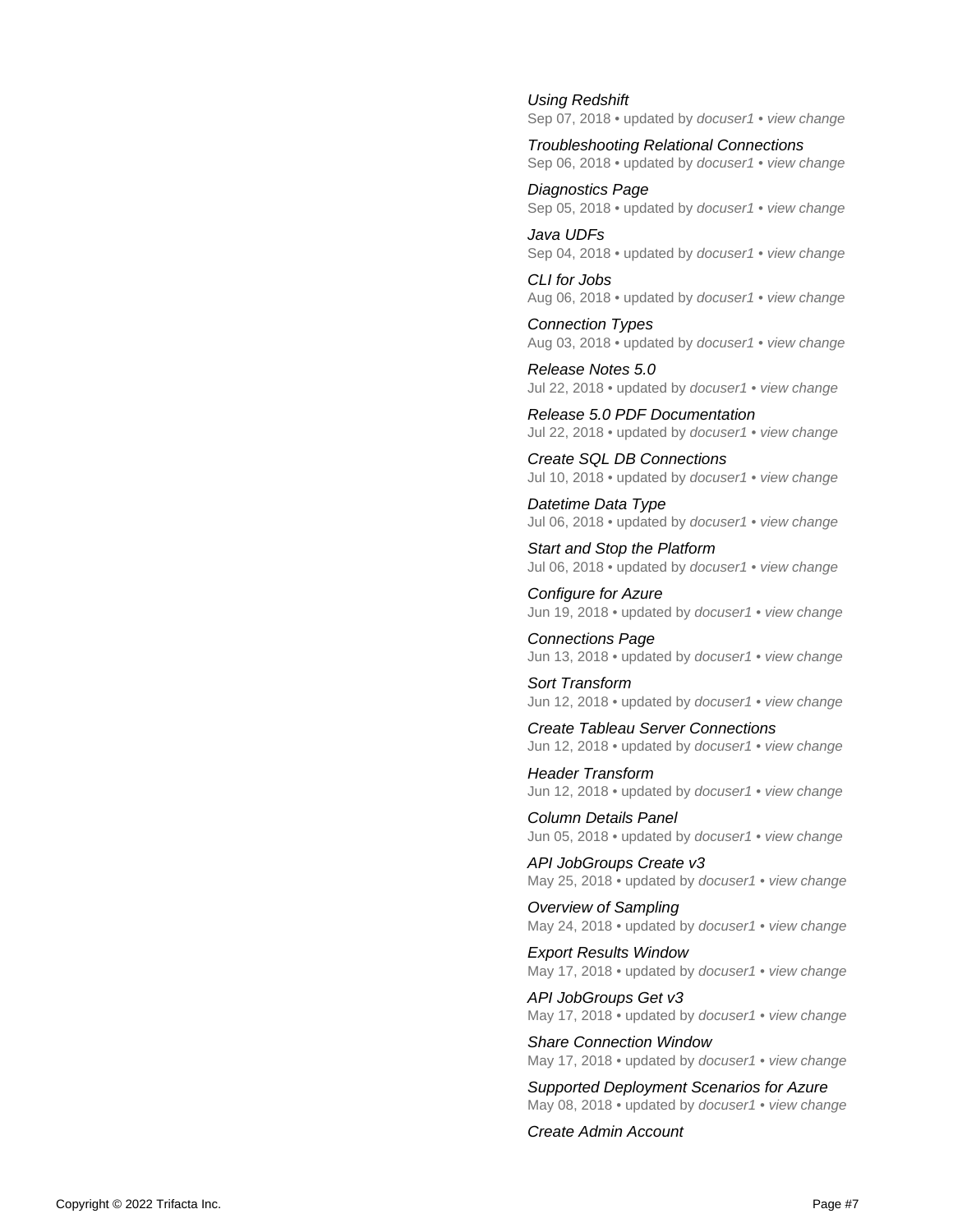May 02, 2018 • updated by [docuser1](https://docs.trifacta.com/display/~solson) • [view change](https://docs.trifacta.com/pages/diffpagesbyversion.action?pageId=110758146&selectedPageVersions=2&selectedPageVersions=1)

[Enable Integration with Compressed Clusters](https://docs.trifacta.com/display/r050/Enable+Integration+with+Compressed+Clusters) May 02, 2018 • updated by [docuser1](https://docs.trifacta.com/display/~solson) • [view change](https://docs.trifacta.com/pages/diffpagesbyversion.action?pageId=110758091&selectedPageVersions=2&selectedPageVersions=1)

[ADLS Browser](https://docs.trifacta.com/display/r050/ADLS+Browser) May 02, 2018 • updated by *[docuser1](https://docs.trifacta.com/display/~solson)* • [view change](https://docs.trifacta.com/pages/diffpagesbyversion.action?pageId=110758617&selectedPageVersions=2&selectedPageVersions=1)

[End of Life and Deprecated Features](https://docs.trifacta.com/display/r050/End+of+Life+and+Deprecated+Features) Apr 24, 2018 • updated by *[docuser1](https://docs.trifacta.com/display/~solson)* • [view change](https://docs.trifacta.com/pages/diffpagesbyversion.action?pageId=110758830&selectedPageVersions=4&selectedPageVersions=3)

[Transformation Reference](https://docs.trifacta.com/display/r050/Transformation+Reference) Apr 12, 2018 • updated by *[docuser1](https://docs.trifacta.com/display/~solson)* • [view change](https://docs.trifacta.com/pages/diffpagesbyversion.action?pageId=110758750&selectedPageVersions=3&selectedPageVersions=2)

[Job Results Page](https://docs.trifacta.com/display/r050/Job+Results+Page) Apr 10, 2018 • updated by [docuser1](https://docs.trifacta.com/display/~solson) • [view change](https://docs.trifacta.com/pages/diffpagesbyversion.action?pageId=110758624&selectedPageVersions=2&selectedPageVersions=1)

[Flow View Page](https://docs.trifacta.com/display/r050/Flow+View+Page) Apr 10, 2018 • updated by *[docuser1](https://docs.trifacta.com/display/~solson)* • [view change](https://docs.trifacta.com/pages/diffpagesbyversion.action?pageId=110758535&selectedPageVersions=2&selectedPageVersions=1)

[API Workflow - Run Job on Dataset with](https://docs.trifacta.com/display/r050/API+Workflow+-+Run+Job+on+Dataset+with+Parameters)  **Parameters** Apr 10, 2018 • updated by [docuser1](https://docs.trifacta.com/display/~solson) • [view change](https://docs.trifacta.com/pages/diffpagesbyversion.action?pageId=110758860&selectedPageVersions=6&selectedPageVersions=5)

[Changes to the Language](https://docs.trifacta.com/display/r050/Changes+to+the+Language) Apr 09, 2018 • updated by [docuser1](https://docs.trifacta.com/display/~solson) • [view change](https://docs.trifacta.com/pages/diffpagesbyversion.action?pageId=110758016&selectedPageVersions=2&selectedPageVersions=1)

**[Documentation](https://docs.trifacta.com/display/r050/Documentation)** Apr 06, 2018 • updated by [docuser1](https://docs.trifacta.com/display/~solson) • [view change](https://docs.trifacta.com/pages/diffpagesbyversion.action?pageId=110758008&selectedPageVersions=2&selectedPageVersions=1)

[SQL DW Data Type Conversions](https://docs.trifacta.com/display/r050/SQL+DW+Data+Type+Conversions) Apr 06, 2018 • created by *[docuser1](https://docs.trifacta.com/display/~solson)* 

[Required Users and Groups](https://docs.trifacta.com/display/r050/Required+Users+and+Groups) Apr 05, 2018 • created by [docuser1](https://docs.trifacta.com/display/~solson)

[Supported Deployment Scenarios for](https://docs.trifacta.com/display/r050/Supported+Deployment+Scenarios+for+Cloudera)  Cloudera Apr 05, 2018 • updated by *[docuser1](https://docs.trifacta.com/display/~solson)* • *[view change](https://docs.trifacta.com/pages/diffpagesbyversion.action?pageId=110758062&selectedPageVersions=3&selectedPageVersions=2)* 

[Using WASB](https://docs.trifacta.com/display/r050/Using+WASB) Apr 05, 2018 • created by [docuser1](https://docs.trifacta.com/display/~solson)

[Product Limitations](https://docs.trifacta.com/display/r050/Product+Limitations) Apr 05, 2018 • created by *[docuser1](https://docs.trifacta.com/display/~solson)* 

[DEGREES Function](https://docs.trifacta.com/display/r050/DEGREES+Function) Apr 05, 2018 • updated by *[docuser1](https://docs.trifacta.com/display/~solson)* • [view change](https://docs.trifacta.com/pages/diffpagesbyversion.action?pageId=110758407&selectedPageVersions=3&selectedPageVersions=2)

[EXACT Function](https://docs.trifacta.com/display/r050/EXACT+Function) Apr 05, 2018 • updated by *[docuser1](https://docs.trifacta.com/display/~solson)* • [view change](https://docs.trifacta.com/pages/diffpagesbyversion.action?pageId=110758449&selectedPageVersions=3&selectedPageVersions=2)

[EXAMPLE - RANDBETWEEN and PI](https://docs.trifacta.com/display/r050/EXAMPLE+-+RANDBETWEEN+and+PI+Functions)  Functions

Apr 05, 2018 • created by [docuser1](https://docs.trifacta.com/display/~solson)

[LCM Function](https://docs.trifacta.com/display/r050/LCM+Function) Apr 05, 2018 • updated by *[docuser1](https://docs.trifacta.com/display/~solson)* • [view change](https://docs.trifacta.com/pages/diffpagesbyversion.action?pageId=110758394&selectedPageVersions=3&selectedPageVersions=2)

[Library Page](https://docs.trifacta.com/display/r050/Library+Page) Apr 05, 2018 • created by *[docuser1](https://docs.trifacta.com/display/~solson)* 

[MODE Function](https://docs.trifacta.com/display/r050/MODE+Function) Apr 05, 2018 • updated by [docuser1](https://docs.trifacta.com/display/~solson) • [view change](https://docs.trifacta.com/pages/diffpagesbyversion.action?pageId=110758361&selectedPageVersions=3&selectedPageVersions=2)

[MODEIF Function](https://docs.trifacta.com/display/r050/MODEIF+Function) Apr 05, 2018 • updated by [docuser1](https://docs.trifacta.com/display/~solson) • [view change](https://docs.trifacta.com/pages/diffpagesbyversion.action?pageId=110758362&selectedPageVersions=3&selectedPageVersions=2)

[PAD Function](https://docs.trifacta.com/display/r050/PAD+Function) Apr 05, 2018 • updated by *[docuser1](https://docs.trifacta.com/display/~solson)* • *[view change](https://docs.trifacta.com/pages/diffpagesbyversion.action?pageId=110758454&selectedPageVersions=3&selectedPageVersions=2)*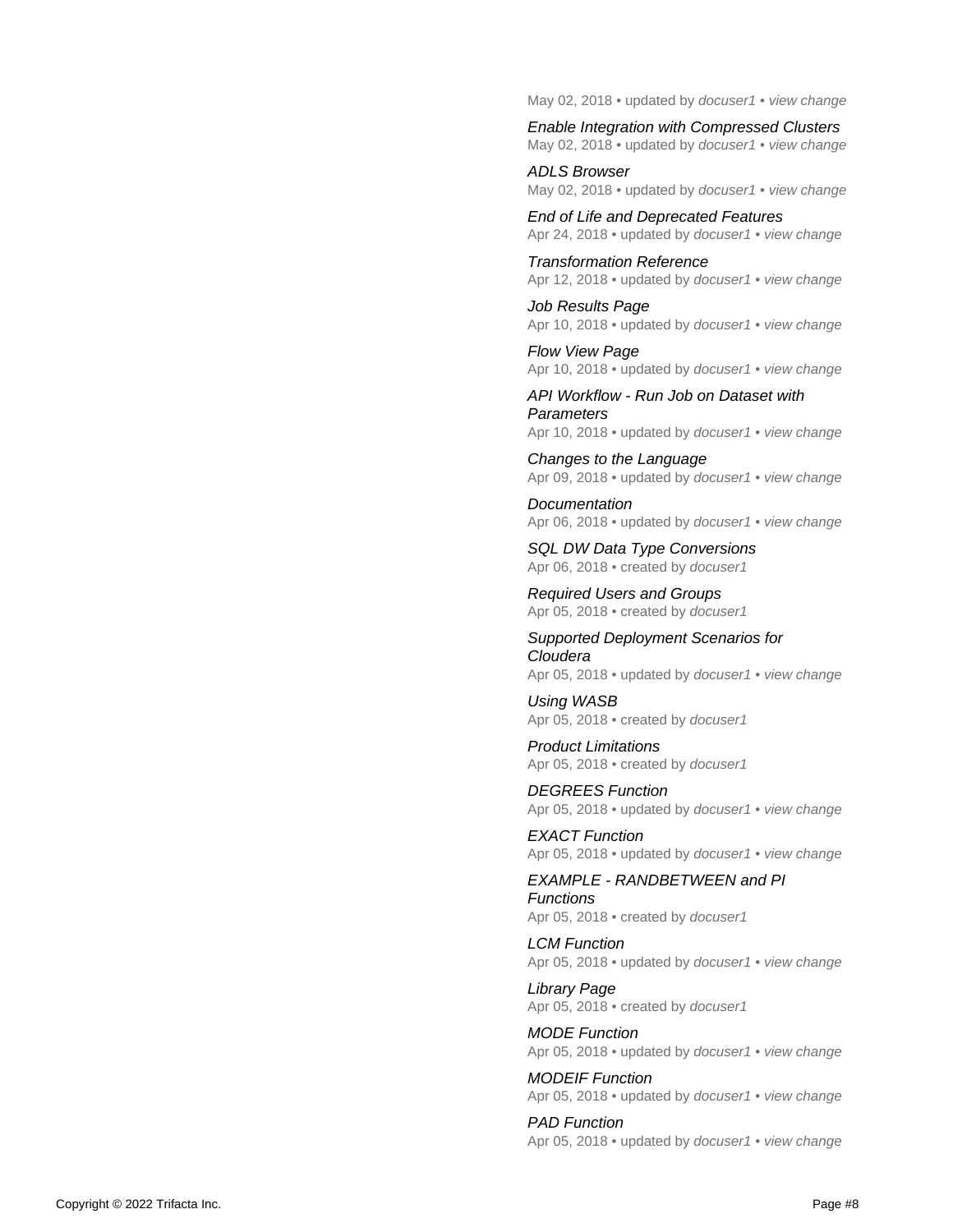[PI Function](https://docs.trifacta.com/display/r050/PI+Function) Apr 05, 2018 • created by [docuser1](https://docs.trifacta.com/display/~solson)

[RADIANS Function](https://docs.trifacta.com/display/r050/RADIANS+Function) Apr 05, 2018 • updated by *[docuser1](https://docs.trifacta.com/display/~solson)* • [view change](https://docs.trifacta.com/pages/diffpagesbyversion.action?pageId=110758406&selectedPageVersions=3&selectedPageVersions=2)

[RANDBETWEEN Function](https://docs.trifacta.com/display/r050/RANDBETWEEN+Function) Apr 05, 2018 • updated by *[docuser1](https://docs.trifacta.com/display/~solson)* • [view change](https://docs.trifacta.com/pages/diffpagesbyversion.action?pageId=110758495&selectedPageVersions=3&selectedPageVersions=2)

[REPEAT Function](https://docs.trifacta.com/display/r050/REPEAT+Function) Apr 05, 2018 • updated by *[docuser1](https://docs.trifacta.com/display/~solson)* • [view change](https://docs.trifacta.com/pages/diffpagesbyversion.action?pageId=110758448&selectedPageVersions=3&selectedPageVersions=2)

[ROLLINGCOUNTA Function](https://docs.trifacta.com/display/r050/ROLLINGCOUNTA+Function) Apr 05, 2018 • updated by [docuser1](https://docs.trifacta.com/display/~solson) • [view change](https://docs.trifacta.com/pages/diffpagesbyversion.action?pageId=110758488&selectedPageVersions=3&selectedPageVersions=2)

[ROLLINGKTHLARGEST Function](https://docs.trifacta.com/display/r050/ROLLINGKTHLARGEST+Function) Apr 05, 2018 • updated by *[docuser1](https://docs.trifacta.com/display/~solson)* • *[view change](https://docs.trifacta.com/pages/diffpagesbyversion.action?pageId=110758490&selectedPageVersions=3&selectedPageVersions=2)* 

[ROLLINGKTHLARGESTUNIQUE Function](https://docs.trifacta.com/display/r050/ROLLINGKTHLARGESTUNIQUE+Function) Apr 05, 2018 • updated by *[docuser1](https://docs.trifacta.com/display/~solson)* • *[view change](https://docs.trifacta.com/pages/diffpagesbyversion.action?pageId=110758491&selectedPageVersions=3&selectedPageVersions=2)* 

[ROLLINGLIST Function](https://docs.trifacta.com/display/r050/ROLLINGLIST+Function) Apr 05, 2018 • updated by [docuser1](https://docs.trifacta.com/display/~solson) • [view change](https://docs.trifacta.com/pages/diffpagesbyversion.action?pageId=110758489&selectedPageVersions=3&selectedPageVersions=2)

[ROLLINGMAX Function](https://docs.trifacta.com/display/r050/ROLLINGMAX+Function) Apr 05, 2018 • updated by *[docuser1](https://docs.trifacta.com/display/~solson)* • *[view change](https://docs.trifacta.com/pages/diffpagesbyversion.action?pageId=110758480&selectedPageVersions=3&selectedPageVersions=2)* 

[ROLLINGMIN Function](https://docs.trifacta.com/display/r050/ROLLINGMIN+Function) Apr 05, 2018 • updated by *[docuser1](https://docs.trifacta.com/display/~solson)* • [view change](https://docs.trifacta.com/pages/diffpagesbyversion.action?pageId=110758481&selectedPageVersions=3&selectedPageVersions=2)

[ROLLINGMODE Function](https://docs.trifacta.com/display/r050/ROLLINGMODE+Function) Apr 05, 2018 • updated by *[docuser1](https://docs.trifacta.com/display/~solson)* • *[view change](https://docs.trifacta.com/pages/diffpagesbyversion.action?pageId=110758487&selectedPageVersions=3&selectedPageVersions=2)* 

[ROLLINGSTDEV Function](https://docs.trifacta.com/display/r050/ROLLINGSTDEV+Function) Apr 05, 2018 • updated by [docuser1](https://docs.trifacta.com/display/~solson) • [view change](https://docs.trifacta.com/pages/diffpagesbyversion.action?pageId=110758483&selectedPageVersions=3&selectedPageVersions=2)

[ROLLINGVAR Function](https://docs.trifacta.com/display/r050/ROLLINGVAR+Function) Apr 05, 2018 • updated by *[docuser1](https://docs.trifacta.com/display/~solson)* • *[view change](https://docs.trifacta.com/pages/diffpagesbyversion.action?pageId=110758484&selectedPageVersions=3&selectedPageVersions=2)* 

[SIGN Function](https://docs.trifacta.com/display/r050/SIGN+Function) Apr 05, 2018 • updated by *[docuser1](https://docs.trifacta.com/display/~solson)* • [view change](https://docs.trifacta.com/pages/diffpagesbyversion.action?pageId=110758408&selectedPageVersions=3&selectedPageVersions=2)

[TRUNC Function](https://docs.trifacta.com/display/r050/TRUNC+Function) Apr 05, 2018 • updated by *[docuser1](https://docs.trifacta.com/display/~solson)* • [view change](https://docs.trifacta.com/pages/diffpagesbyversion.action?pageId=110758405&selectedPageVersions=3&selectedPageVersions=2)

[URLPARAMS Function](https://docs.trifacta.com/display/r050/URLPARAMS+Function) Apr 05, 2018 • updated by [docuser1](https://docs.trifacta.com/display/~solson) • [view change](https://docs.trifacta.com/pages/diffpagesbyversion.action?pageId=110758507&selectedPageVersions=3&selectedPageVersions=2)

[WEEKNUM Function](https://docs.trifacta.com/display/r050/WEEKNUM+Function) Apr 05, 2018 • updated by [docuser1](https://docs.trifacta.com/display/~solson) • [view change](https://docs.trifacta.com/pages/diffpagesbyversion.action?pageId=110758428&selectedPageVersions=3&selectedPageVersions=2)

[Storage Deployment Options](https://docs.trifacta.com/display/r050/Storage+Deployment+Options) Apr 05, 2018 • updated by *[docuser1](https://docs.trifacta.com/display/~solson)* • [view change](https://docs.trifacta.com/pages/diffpagesbyversion.action?pageId=110758073&selectedPageVersions=3&selectedPageVersions=2)

[Create Target](https://docs.trifacta.com/display/r050/Create+Target) Apr 04, 2018 • created by *[docuser1](https://docs.trifacta.com/display/~solson)* 

[Overview of Target Matching](https://docs.trifacta.com/display/r050/Overview+of+Target+Matching) Apr 04, 2018 • created by [docuser1](https://docs.trifacta.com/display/~solson)

[Set Base Storage Layer](https://docs.trifacta.com/display/r050/Set+Base+Storage+Layer) Apr 04, 2018 • created by [docuser1](https://docs.trifacta.com/display/~solson)

[Create Connection Window](https://docs.trifacta.com/display/r050/Create+Connection+Window) Apr 04, 2018 • created by [docuser1](https://docs.trifacta.com/display/~solson)

[Using SQL DW](https://docs.trifacta.com/display/r050/Using+SQL+DW) Apr 04, 2018 • created by [docuser1](https://docs.trifacta.com/display/~solson)

[Changes to the APIs](https://docs.trifacta.com/display/r050/Changes+to+the+APIs) Apr 03, 2018 • created by [docuser1](https://docs.trifacta.com/display/~solson)